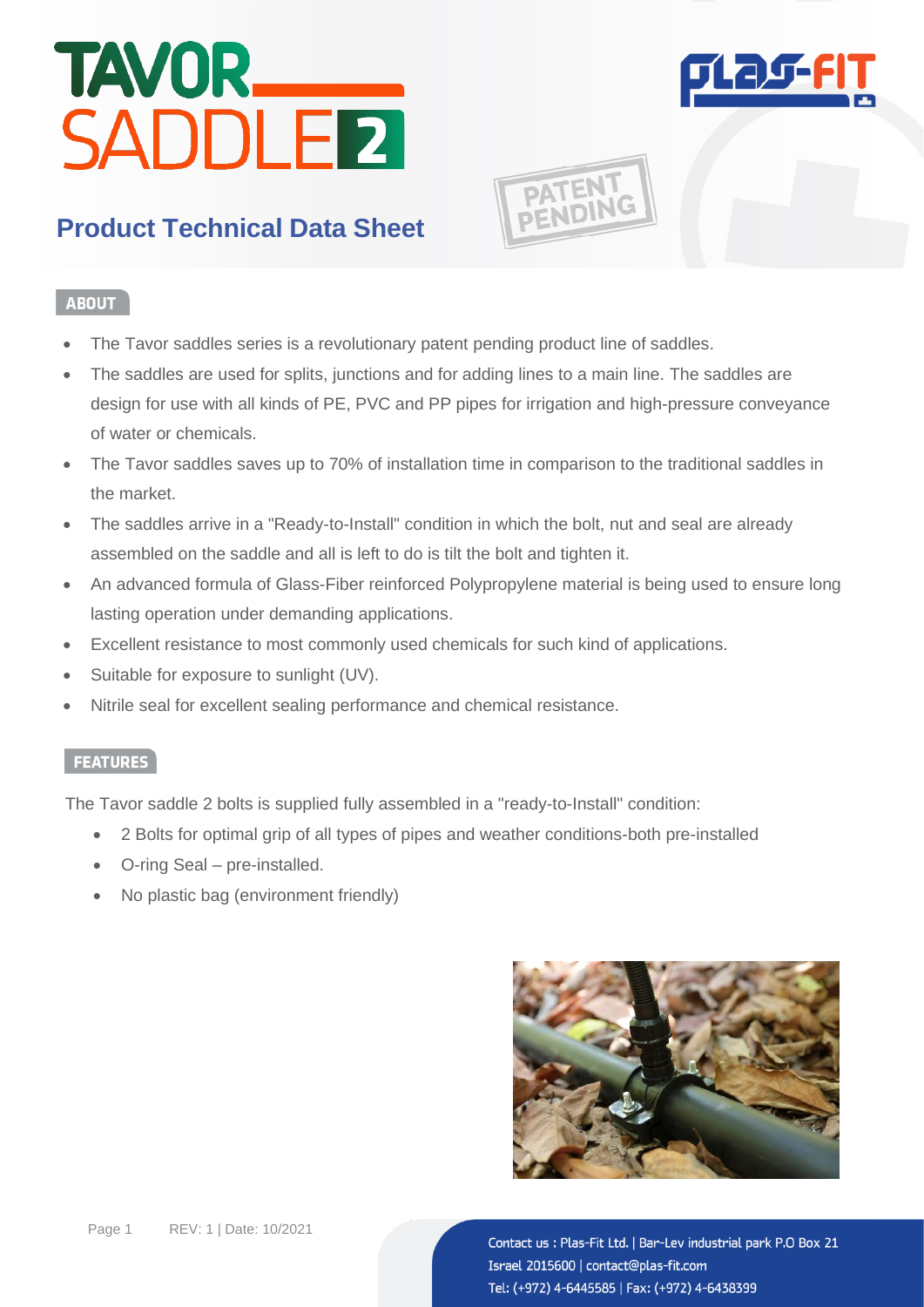

### **TECHNICAL SPECIFICATIONS**

### **Dimensions and characteristics**

Tavor Saddles comply with the dimensional requirements and characteristics of the relevant standard EN ISO 13460. Threads (BSP) are manufactured according to EN 10226, ISO 7 and DIN 2999.

### **Operating pressure**

10 Bar

### **Resistance to impact**

The thermoplastic materials used for manufacturing the fittings have excellent impact properties.

### **Weathering**

Saddle fittings offer excellent weathering properties which protects against degradation due to ultraviolet radiation and extreme temperature variations.

### **AVAILABLE PRODUCTS**

| Size(mm)  | Cat No         | <b>Description</b>                      |
|-----------|----------------|-----------------------------------------|
| 50 X 3/4" | 440 50 R 02 02 | TAVOR SADDLE 2 BOLTS WITH FEMALE THREAD |
| 63 X 3/4" | 440 63 R 02 02 | TAVOR SADDLE 2 BOLTS WITH FEMALE THREAD |



| Size(mm) | Cat No         | <b>Description</b>                                             |
|----------|----------------|----------------------------------------------------------------|
| 50 X 20  | 440 50 R 01 20 | TAVOR SADDLE 2 BOLTS WITH RECORD THREAD FOR<br>FLASTO-FIT PIPE |
| 63 X 20  | 440 63 R 01 20 | TAVOR SADDLE 2 BOLTS WITH RECORD THREAD FOR<br>ELASTO-FIT PIPE |



| Size(mm) | Cat No         | <b>Description</b>                                              |
|----------|----------------|-----------------------------------------------------------------|
| 50 X 20  | 440 50 R 00 20 | TAVOR SADDLE 2 BOLTS WITH 20 MM PIPE OUTLET<br>PN <sub>16</sub> |
| 63 X 20  | 440 63 R 00 20 | TAVOR SADDLE 2 BOLTS WITH 20 MM PIPE OUTLET<br><b>PN16</b>      |

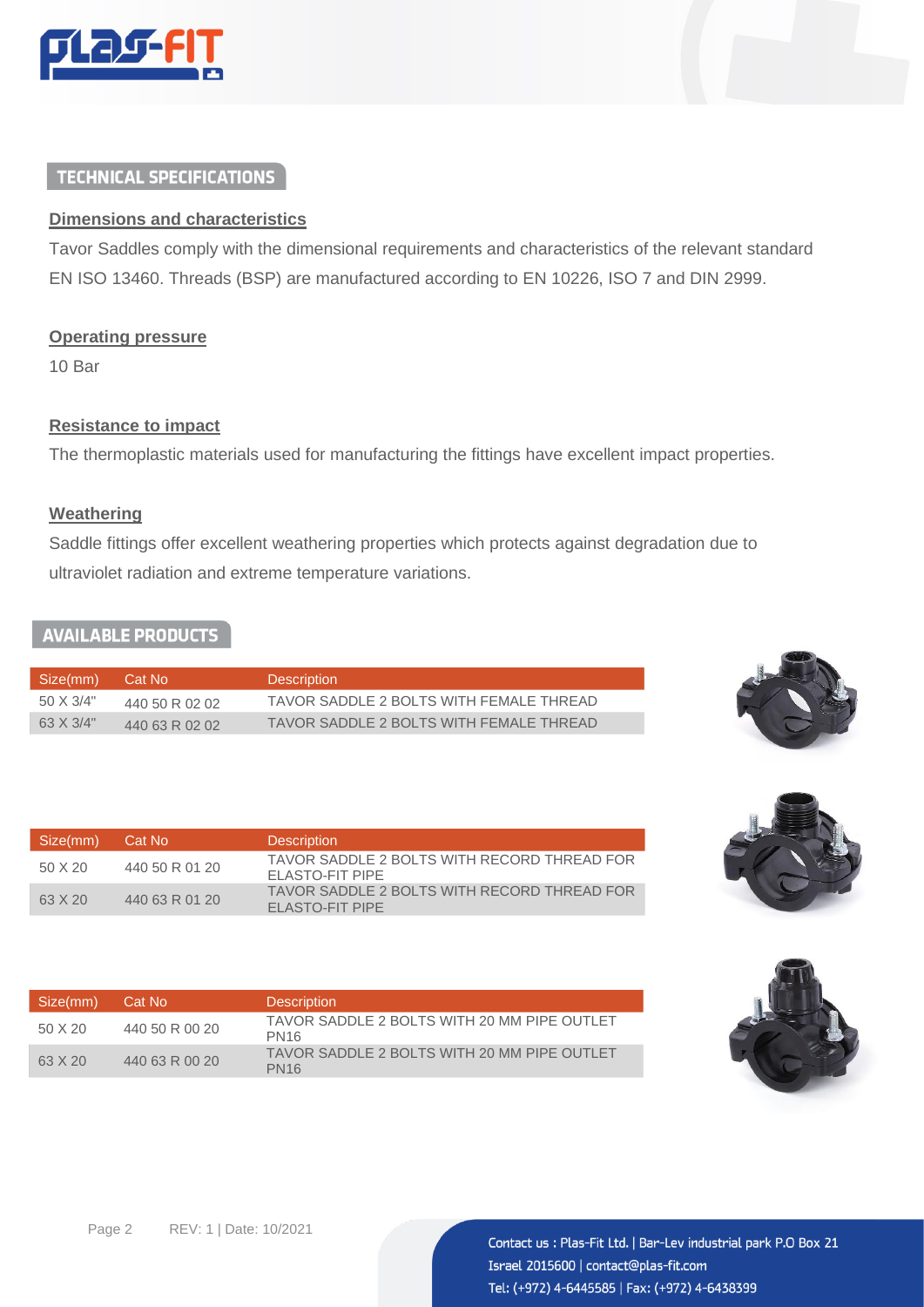

# MATERIALS

| # | Part        | <b>Raw Material</b>                  |
|---|-------------|--------------------------------------|
|   | 1 Nut       | Galvanized steel or Stainless steel* |
|   | <b>Bolt</b> | Galvanized steel or Stainless steel* |
| 3 | <b>Body</b> | Polypropylene                        |
|   | 4 O-Ring    | <b>NBR 70</b>                        |